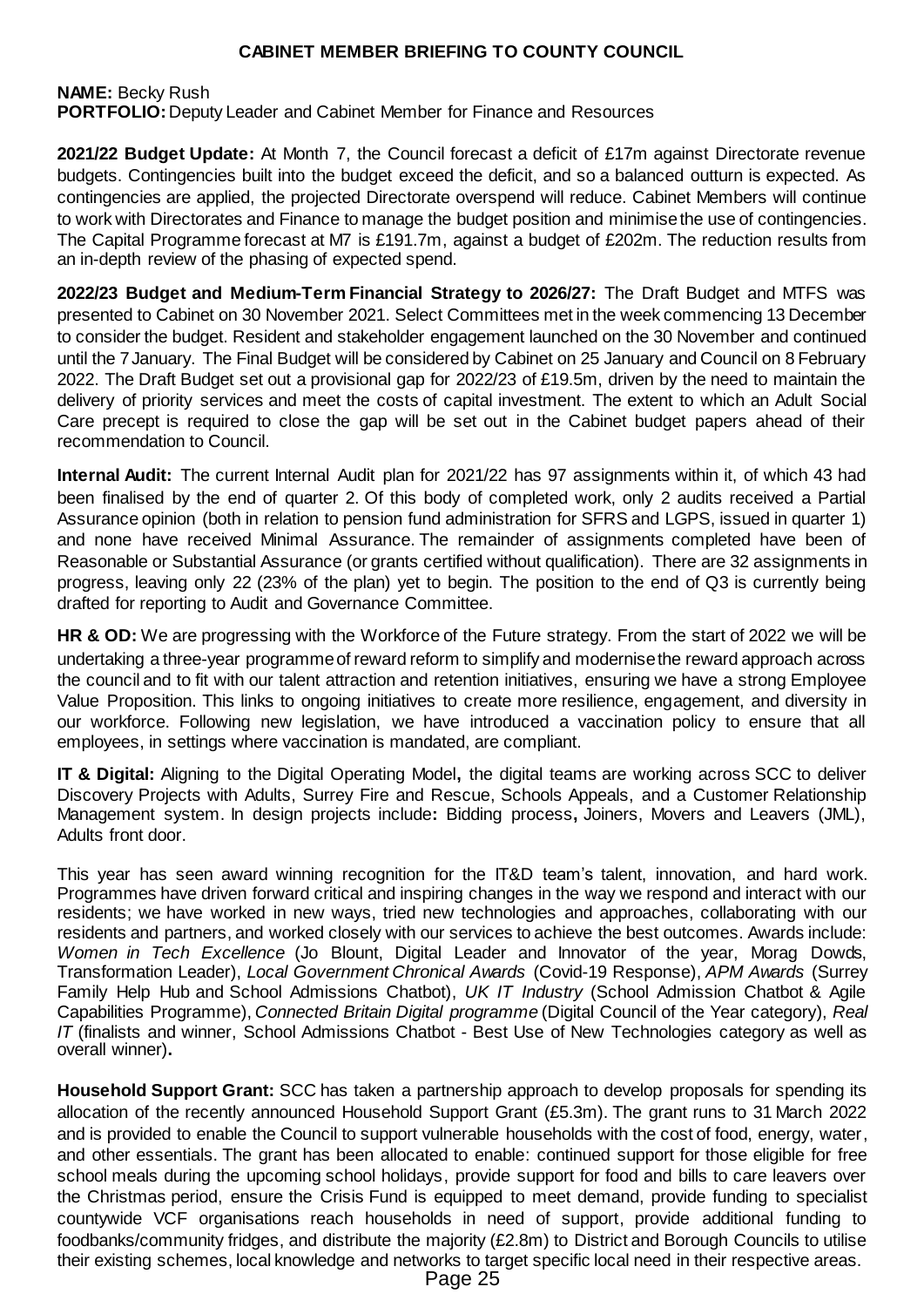### **NAME:** Rebecca Paul **PORTFOLIO:** Levelling Up

**Levelling Up:** In Surrey we have been working towards levelling up by helping those who need us most and enabling everybody in Surrey to reach their full potential. We are doing this through delivering the Community Vision 2030 ambitions and the goals outlined in our organisation strategy: growing a sustainable economy from which everyone can benefit, a greener future, empowered and thriving communities, and tackling health inequalities; guided by our principle of 'no one left behind'.

A Government White Paper on levelling up is expected in early 2022, setting out further details on the Government's ambitions. In the meantime, we have been working with the 'This is Purpose' coalition to identify how we are doing against 14 levelling up goals, with a Surrey impact report due to be published in the spring. Much of the Council's ongoing work is central to the levelling up agenda, guided by our principle of 'no one left behind', including our investment in social and community infrastructure such as libraries, our work to tackle child poverty, and improving the county's transport and digital infrastructure.

We cannot deliver the levelling up agenda alone, and are continuing to work closely with partners in the Voluntary, Community and Faith Sector (VCFS) to deliver on the county's priorities; working alongside businesses, universities, Local Enterprise Partnerships and local government on the One Surrey Growth Board and the business-led Surrey Business Leadership Forum, and with health partners, District and Borough Councils and businesses on the Mental Health Partnership Board; and also with District and Borough Council's on Surrey's 2050 Place Ambition – to name a few examples.

To bring partners even closer together to coordinate work to level up and ensure no one is left behind, we have recently established the Surrey Forum which brings together a range of leaders from the public sector, private sector, and VCFS to strengthen collaboration between partners, and embed new ways of working to empower communities. We are currently exploring priorities and investment propositions in preparation for future funding opportunities, such as through the next round of Levelling Up Funding and the UK Shared Prosperity Fund. Emerging priorities have been identified through the Surrey Infrastructure Plan prioritisation work, as well as initiatives which stem from the place-based work in priority places in Surrey and interventions identified through the One Surrey Growth Board.

**Family Hubs:** The Government has committed to championing 'Family Hubs', which are a way of joining up services at local level and bringing existing family help services together to improve access to services, and connections between families, professionals, services, and providers, and putting relationships at the heart of family help. Family Hubs aim to bring together services for families with children of all ages (0-19) or up to 25 with special educational needs and disabilities (SEND), with a great Start for Life offer at their core. The Family Hub can include hub buildings and virtual offers, however, how services are delivered varies from place to place, but the following principles are key to the model:

- More accessible through clearly branded and communicated hub buildings, virtual offers, and outreach.
- Better connected driving progress on joining up professionals, services, and providers (state, private, voluntary) through co-location, data sharing, shared outcomes, and governance. Moving from services organised for under-fives, to families with children of all ages, reduces fragmentation (even though an emphasis on early years and the 'Start for Life' offer will remain).
- Relationship-centred practice in a Family Hub builds on family strengths and looks to improve family relationships to address underlying issues.

We have submitted a bid to the DfE for some transformation funding for Surrey which will allow us to explore the ideas as laid out above and if we are successful then by March 2024, we will develop four Family Hubs in Surrey, one in each of our Children Services geographical quadrants. The location of each of the hubs will be based on the triangulation of multi-agency data that highlights the areas of greatest inequalities. Surrey's pockets of inequalities (e.g. health, financial etc.) have widened because of the pandemic and therefore significantly impacting on families outcomes. We will utilise learning from the pandemic, work collaboratively with our families and our clinical leadership to develop high quality services. We will embed a Public Health approach by providing early intervention to prevent escalation of needs and by doing so are supporting a key principle in Surrey's [Health and Wellbeing Strategy](https://www.healthysurrey.org.uk/__data/assets/pdf_file/0007/197530/Surrey-Health-and-Wellbeing-Strategy-FINAL-19.11.20.pdf) that 'no one gets left behind' and supporting the [Corporate Parenting Strategy](https://www.surreycc.gov.uk/__data/assets/pdf_file/0007/227725/Corporate-parenting-strategy.v4_lo.pdf) by helping vulnerable children remain safely with their families and prevent the need for children to come into care.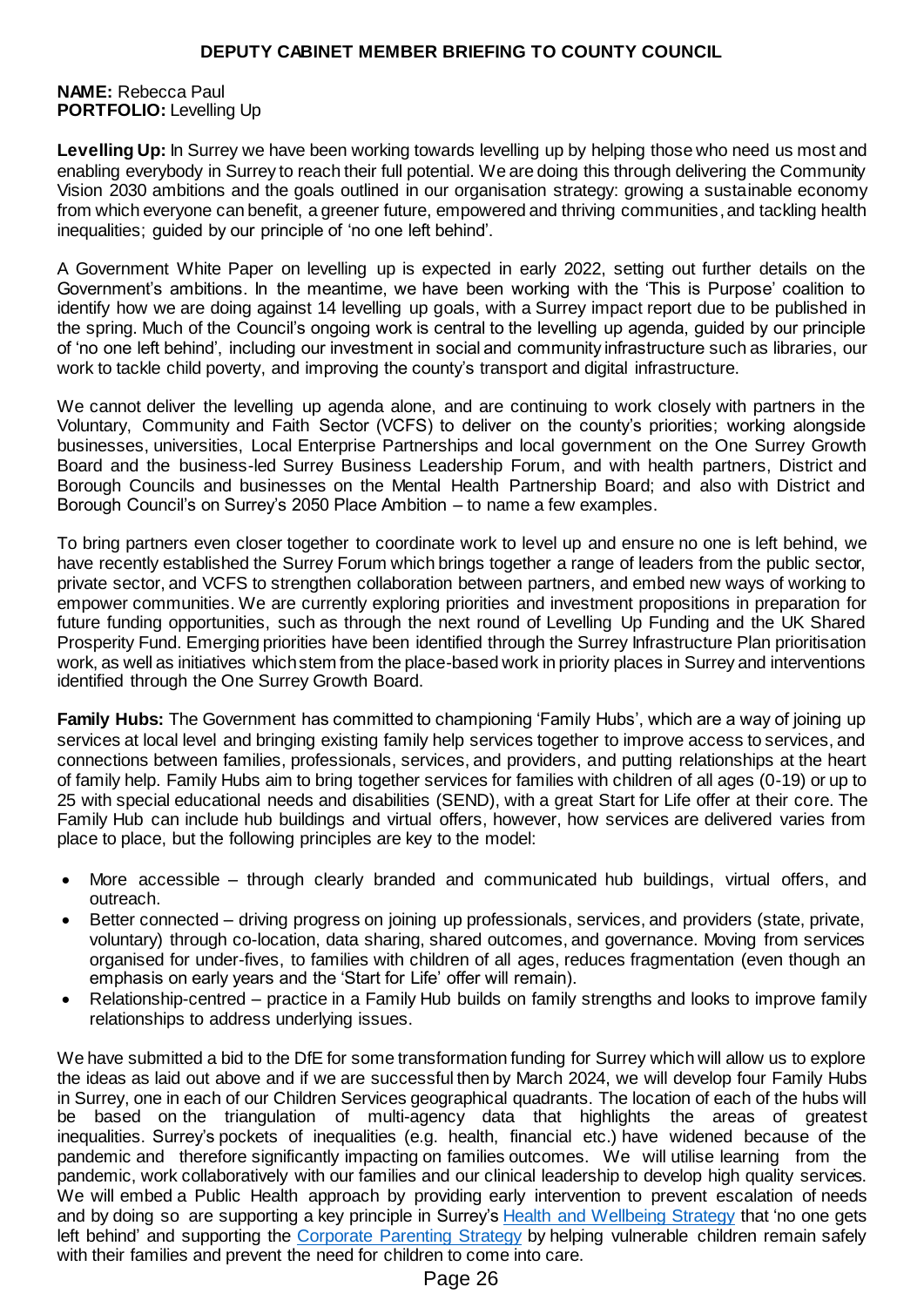#### **NAME:** Sinead Mooney **PORTFOLIO:** Adults and Health

**Consultation on Future of In-House Older People's Homes**: The consultation into the future of the eight residential care homes for older people run by Surrey County Council (SCC) closed on 5 January 2022.  There were just over 300 responses to the online survey. Staff briefing meetings were held in each of the care homes and virtual meetings were held for friends and relatives of the residents, with additional face to face meetings being held for those unable to participate online. These meetings allowed questions and concerns to be raised with the Service Delivery Team and resulted in an extensive set of [Frequently Asked](https://www.surreysays.co.uk/adult-social-care-and-public-health/op-draft/)  [Questions.](https://www.surreysays.co.uk/adult-social-care-and-public-health/op-draft/) It is planned that a report will be made available to the Cabinet, based on the consultation responses, for them to make the decision on the homes in February 2022.

**Budget Update**: Adult Social Care is forecasting to spend £383.9m against the £380.7m budget set for 2021/22 representing a forecast overspend of £3.2m (0.8%). This is due to an increase in care package expenditure largely as a result of factors caused by the pandemic since the budget was set. The scale of care package pressures is being mitigated in 2021/22 by a number of one-off or likely temporary measures. The full year impact of the increased care package commitments was factored into the 2022/23 Draft Budget proposals that were published in November. These proposals will be updated in the Final Budget proposals for 2022/23 that will be published by the Council's Cabinet in January and considered by Council in early February.

The latest forecast for the Public Service Reform and Public Health (PSR&PH) 2021/22 budget is for it to be balanced. The Public Health service continues to manage a range of Covid grant funded programmes to manage and mitigate against the impacts of the pandemic. The 2022/23 draft budget proposes that PSR&PH retain the same financial envelope for 2021/22 with the directorate protected from efficiencies towards the Council's corporate funding challenge. This will require PSR&PH to mitigate their own service pressures.  Some of the Covid grant programmes will need to continue in 2022/23 and will be funded either by further Covid grant funding or the Council's Covid reserves.

**Technology Enabled Care**: Phase 1 of the technology-enabled care programme began in January 2021 in Mole Valley and phase 2 started in September 2021 with the roll out of the service to people supported by Adult Social Care in the Reigate and Banstead and Tandridge areas. It has focussed on testing the remote monitoring solutions on a wider scale. Planning for phase 3 of the programme is underway with the development of a self-funder model, as well as a mobile response service and is likely to go live in February 2022, subject to recruitment to the responder service. Discussions are taking place with other Districts and Boroughs to explore how remote monitoring could be rolled out county-wide with the existing infrastructure.

**Health and Wellbeing Strategy Refresh**: The Health and Wellbeing Board has approved the revised outcomes, target population groups, community principles, and system capabilities for the refreshed health and wellbeing strategy. These draw on the overall enhanced focus on reducing health inequalities, which includes addressing the longer-term disproportionate impact of the pandemic on the more vulnerable in Surrey. As part of taking forward this new approach, the board also agreed the following two actions:

- Endorses enhanced collaborative effort to work creatively with those communities in geographic areas of deprivation with the poorest health outcomes – with the Executive Director Customer & Communities (SCC) asked, on behalf of the system, to coordinate with colleagues and produce a fuller proposition for the next Board meeting.
- Supports the exploration of the adoption of a Health in all Policies approach across the Surrey system, with a report on its potential roll-out across the Surrey system to be brought to the next Board meeting.

The first action highlights the strong alignment with the empowering communities work that is being developed, recognising the need for a community-led approach is essential in reducing health inequalities. Quarterly highlight reports are now available on [healthy surrey.](https://www.healthysurrey.org.uk/about/highlight-reports)

**Government's Adult Social Care Reform White Paper**: People at the Heart of Care, the government's Adult Social Care Reform White Paper published on 1 December 2021, sets out a 10-year vision for Adult Social Care. It outlines a range of policies that the government will implement over the next three years, working together with the sector and those who draw on care and support. These proposals are backed by the new Health and Social Care Levy announced in September, of which £5.4bn is being invested into Adult Social Care over the next three years.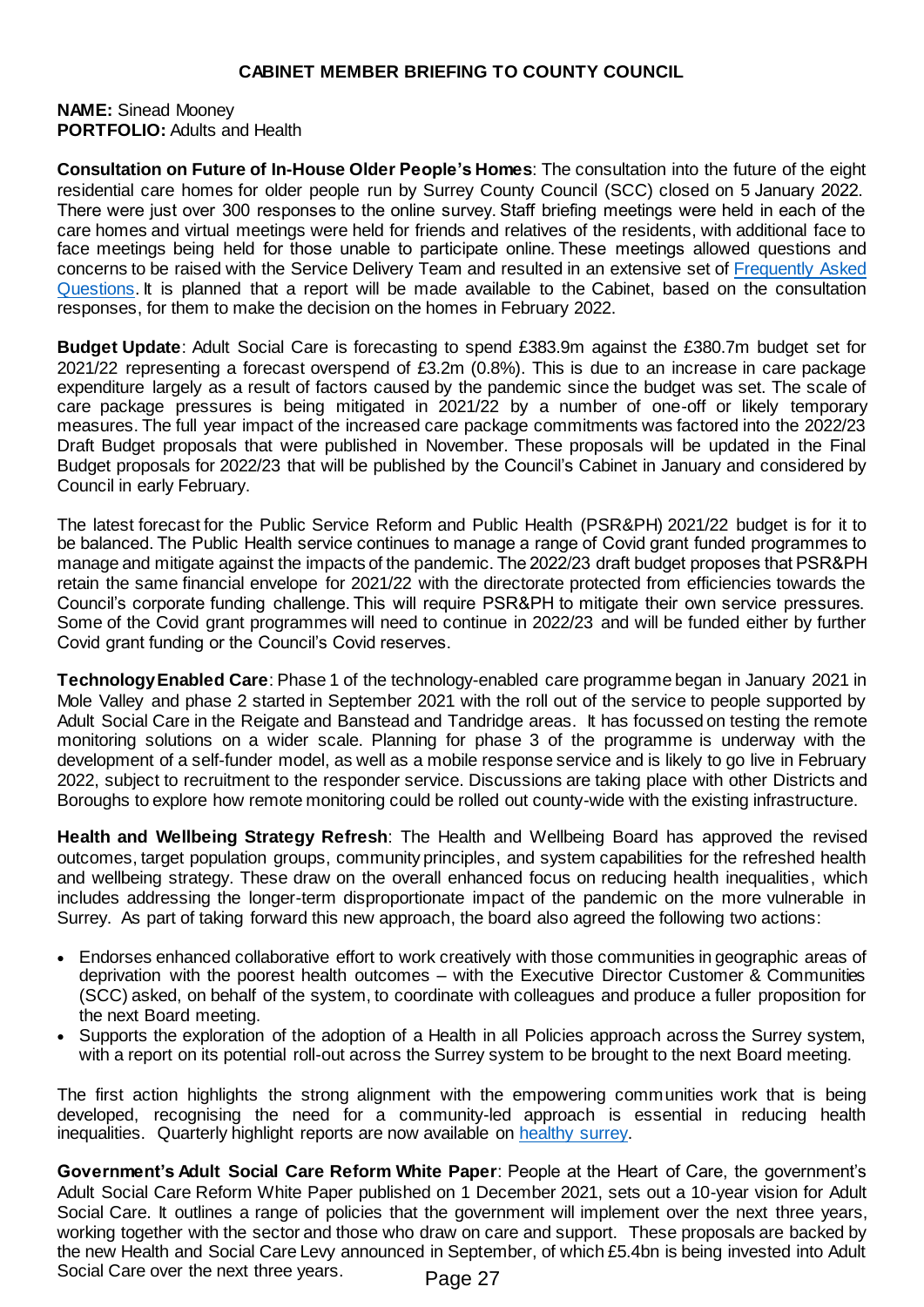#### **NAME:** Clare Curran **PORTFOLIO:** Children and Families

**Essex Fostering Peer Review:** As part of our continued improvement journey, our Partner in Practice, Essex County Council (ECC), carried out a peer review of our Fostering services in November. During the review, ECC met with colleagues across Children's services and spoke directly with some of our foster carers. The review provided us with a valuable learning opportunity and covered all of our Fostering services but focused particularly on the follow key areas: effectiveness of leadership, management, workforce development, availability of quality placements to meet need, engagement with foster carers and children, effectiveness of support systems, and compliance with regulations and quality standards. The Peer Review identified current strengths across the Fostering service, areas for development, where further improvement is needed, and a series of recommendations. We now have a project plan to address all areas for improvement and recommendations.

**Celebration Fund:**The capacity of the Celebration Fund (CF) has been increased resulting in more awards being made to children and young people in our care. Additional funding from the private sector (ICG Medical) and Active Surrey has increased the ability of the CF to make more awards, specifically for leisure activities and sports equipment. I would like to take this opportunity to thank Members for their contributions to the CF from your Member Community Allocations. I appeal to you as County Councillors who all have Corporate Parenting responsibilities to utilise your networks and local business associates, to help create opportunities for leisure and cultural experiences for children and young people in our care – ideally at no or a discounted cost.

If local businesses want to demonstrate meaningful social value in Surrey, they can contribute financially to the CF and/or pledge their support to improve local offers and support for Surrey's children and young people. The Fund continues to offer important awards that help the County Council as a Corporate Parent to celebrate and recognise achievements of those children and young people in our care. In 2020/21 we received a total of 116 applications, in 2021/22 136 applications were received and we are yet to count applications for the March 2022 Panel.

**Pathways to Employment:** Those in our care and care leavers progress into employment through a variety of pathways. Surrey has a well-established apprenticeship programme, with currently 31 young people engaged in apprenticeships across the Council and 13 apprenticeship posts being ringfenced for those with care experience. Direct work is undertaken with local Job Centres and the Kickstart scheme (a government initiative offering 6-month work placements for young people at risk of long-term unemployment). The team also work with private companies such as the Gatwick Diamond Group and voluntary organisations like The Refugee Council and Princes Trust Charity. I am proud also to share that Surrey currently has 60 care experienced young people in higher education. The Surrey Virtual School (SVS) has introduced a scheme in which our graduate entrants mentor those looked after children who aspire to go to university. This links with schemes such as 'Aim Higher' and Grandmentors to further promote mentoring and outreach opportunities.

We also work closely with the National Network for the Education of Care Leavers and the Universities of Surrey and Sussex. SVS is registered as an examination centre for functional skills and can enter young people in Years 10 and 11 remotely for the English and Maths qualification. Children's homes supported by the Fostering Service can offer ASDAN and AQA practical skills qualifications for residents. We have a range of targeted strategies including early intervention and identification of those at risk of not being in education, training, or employment and to try to address any barriers to participation. Currently 69% of care leavers are in employment, education, or training – this is a good level, but I would like it to be higher. The service also works intensively with the commissioning services to increase the use of training providers and third sector organisations to provide support.

**Virtual School extended services:** Following the recommendations put forward in the Department for Education Children in Need Review 2019, a new extended duty has been introduced to the role of Virtual School Heads as strategic leaders within the Local Authority who champion the education of children with a social worker; driving the work around improving progress and outcomes, especially for disadvantaged groups. Part of this work will be linking with key teams within Children's Services as well as school and education settings to ensure children with a social worker are also supported to transition smoothly to post education employment and training.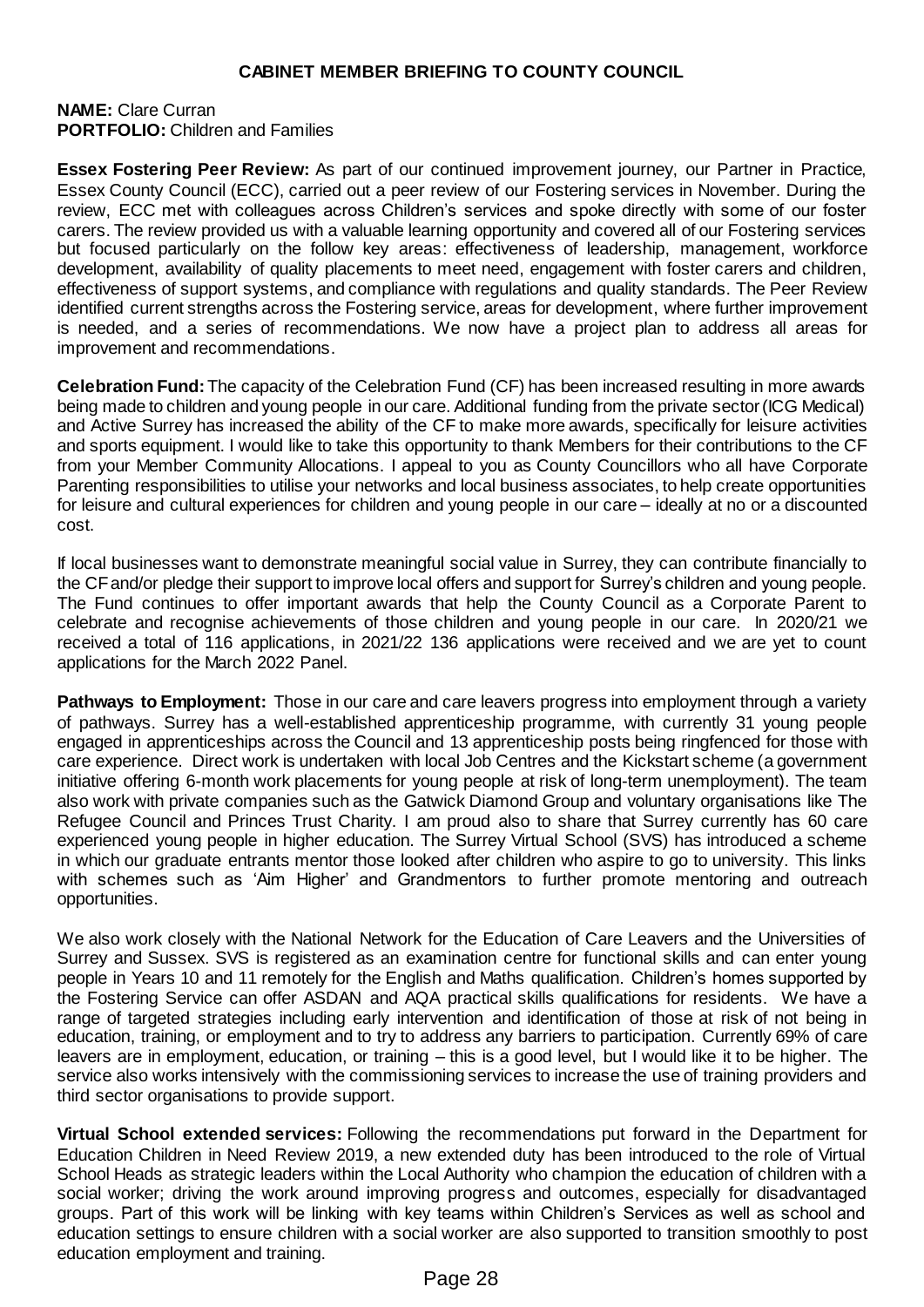**NAME:** Denise Turner-Stewart **PORTFOLIO:** Education and Learning

As we begin the new year, I would like to welcome our children and young people back to their school, college, and early years settings. I also want to thank all our education and early years staff for the tremendous work that they are doing to enable children's learning and development to thrive this term. Our collective commitment and ambition for Surrey children is a real strength of our partnership working.

**Supporting children early:** We have launched an innovative pilot of a 'Team around the school' approach to provide early help to children in our mainstream schools. Based in the northeast of the county, the project brings together a multi-disciplinary team of professionals to provide early support to children and young people before they reach crisis point. By working alongside the class teacher and the school special educational needs co-ordinator, the child's needs can be supported with extra help without the need to go through the lengthy process of statutory assessment. The team are already seeing signs of success with children thriving in their local mainstream school, closer to home with their siblings and peers, and without the need for intensive specialist provision. Following evaluation of the pilot later this year, it will be rolled out across Surrey in September 2022, ensuring the entire county is able to benefit from this innovation.

**Success for the future:** As well as supporting children to thrive locally, we are working with our young people with a range of complex physical, and mental health needs, and learning disabilities to build the foundations for their success in adulthood. Young people with additional needs are capable of sustained, paid employment with the right support. Our annual Preparation for Adulthood event, in partnership with Family Voice Surrey and East Surrey College, in November 2021 and the promotion of the Local Offer [\[Preparing for Adulthood](https://www.surreylocaloffer.org.uk/kb5/surrey/localoffer/advice.page?id=3GuUkA50n04) | Surrey Local Offer], is putting young people and their families in touch with the wide range of opportunities available – including supported internships, college placements, and apprenticeships. The Council is doing its part too - we have created seven new apprenticeships for young people with additional needs and are promoting the scheme to our partner organisations, who are responding enthusiastically. I would encourage all County Councillors to promote the scheme to their local organisations so that we create as many training and employment opportunities in Surrey for our children with additional needs as possible.

**More local provision for children with additional needs:** I am delighted at the progress we are seeing in the expansion of the capacity of our local provision for children with additional needs. We are reaching out to our mainstream schools to help us create more specialist provision so that children are able to learn locally. There has been a very positive response and a real 'heartbeat' of inclusivity in our mainstream schools. We are also achieving some impressive turnaround times in our capital programme with the sixth form expansion of Philip Southcote special school completed in record time for September 2021. A big thank you to our Land and Property Officers for their sterling support.

**Joined-up decision-making for children:** When children have multiple, and complex needs it is vital that agencies work in tandem to ensure the provision to support their needs is holistic and joined up. Increasingly, we are putting in place the multi-agency decision-making processes and commissioning arrangements for some of our most vulnerable children in Surrey. Our new Joint Commissioning Panel, with senior representatives from health, education and social care, take a collaborative approach to bring diverse services together to meet an individual child's needs. We will be building upon this in 2022 to strengthen our joint commissioning based on a shared understanding of need in Surrey.

**Improving speech and language practice:** Our Speech and Language Therapists have launched a new communications champions network across Surrey schools to share good practice and develop staff skills to support students with delayed communication development. The network has generated over 500 followers on Twitter. Our therapists are also changing their approach in response to schools' feedback, working more directly in the classroom with children and teachers, and giving immediate suggestions for effective communication approaches. The response has been very positive with a staff member at Manor Mead School commenting: "I really like the way we work with the speech therapists now. I think it is also a good way to see the strategies we use in action and to help us improve our practice."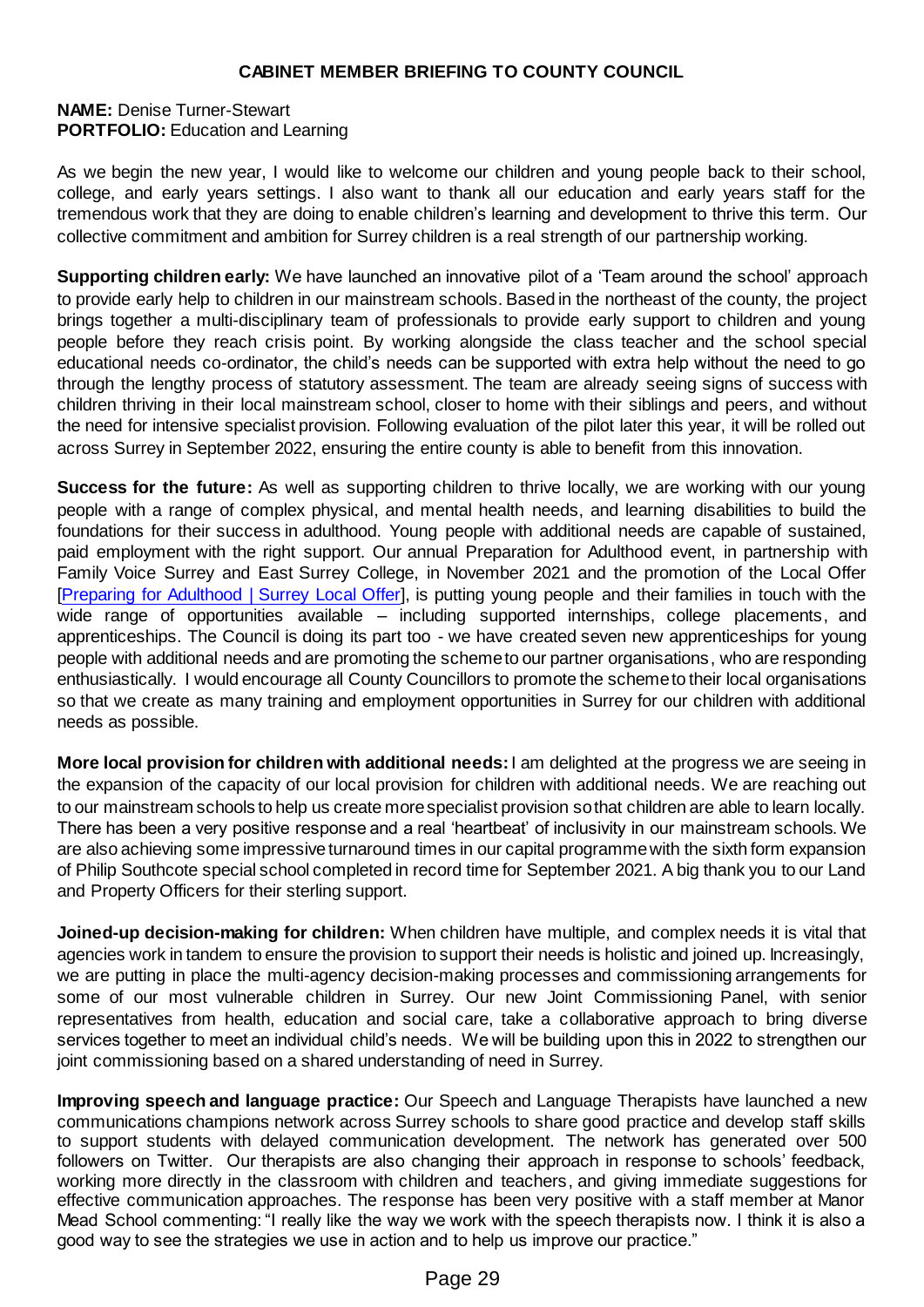**NAME:** Maureen Attewell **PORTFOLIO:** Children and Lifelong Learning

**Family Resilience Network (FRN):** Our Family Resilience Network held a countywide meeting on the 30th November 2001, in order to reflect on progress and the way forward. The FRN acts as the Partnership Network for the Helping Families Early Strategy and brings together all agencies delivering early help together, in order to ensure services to children and families are coordinated in a multi-agency framework. The meeting focused on:

- The Partnership, which included the community and voluntary sector;
- Work with families being identified earlier and supported locally;
- Better co-ordinated support by professionals;
- How the early help service could be improved.

Whilst this meeting was positive and focused on what had been achieved in the first year of the Helping Families Early Strategy and the quadrant- based FRN meetings, the Partnership acknowledged that there was still some way to go and that any new priorities needed to 'evidence' the journey and shape the direction of the delivery going forward.

**Reducing Parental Conflict (RPC):** The Workforce Development Grant (WDG) is part of a wider RPC Conflict programme designed to promote better outcomes for children. The programme is currently running between April 2021 to March 2022. A total of £3.87 million WDG funding was made available to Local Authorities in England. Surrey County Council were successful in securing a grant of £45,000. This funding enabled us to procure relevant training for staff and partner agencies. In the recent Government Spending Review, it was announced that the Workforce Development Grant will be extended from April 2022 for a further 3 years. The Department for Work and Pensions has yet to announce the amount that each local authority can apply for or the criteria for potential funding applications.

**Supporting Families Programme (Troubled Families):** In October 2021, the Department for Levelling up, Housing and Communities carried out an assurance visit in Surrey. The Department confirmed that after auditing sample cases and speaking with partners, all Payment by Results claims were valid and that there had been an improved approach to embedding early help and whole family working across the partnership.

For 2021/22 Surrey can claim for 646 eligible families where we can demonstrate that we have worked with the whole family and they have sustained progress for at least 6 months after the family support intervention has ended. Due to Covid and the challenges families have faced in sustaining change during the pandemic, we are predicting to be able to make a Payment by Result claims for 90% of our 646-target number by March 2023. The recent Spending Review confirmed a further 3-year investment in the Supporting Families Programme with a proposed uplift of 40%.

Youth Justice: The Youth Offending Service (YOS) element of Surrey's Integrated Model recently had their HMIP Inspection from the 22-26 November 2021. Whilst the outcome has not been released yet, internally the YOS is of the view that it was able to demonstrate a much better picture and outcome from their last inspection in 2019. Details of the judgement will be announced in February 2022.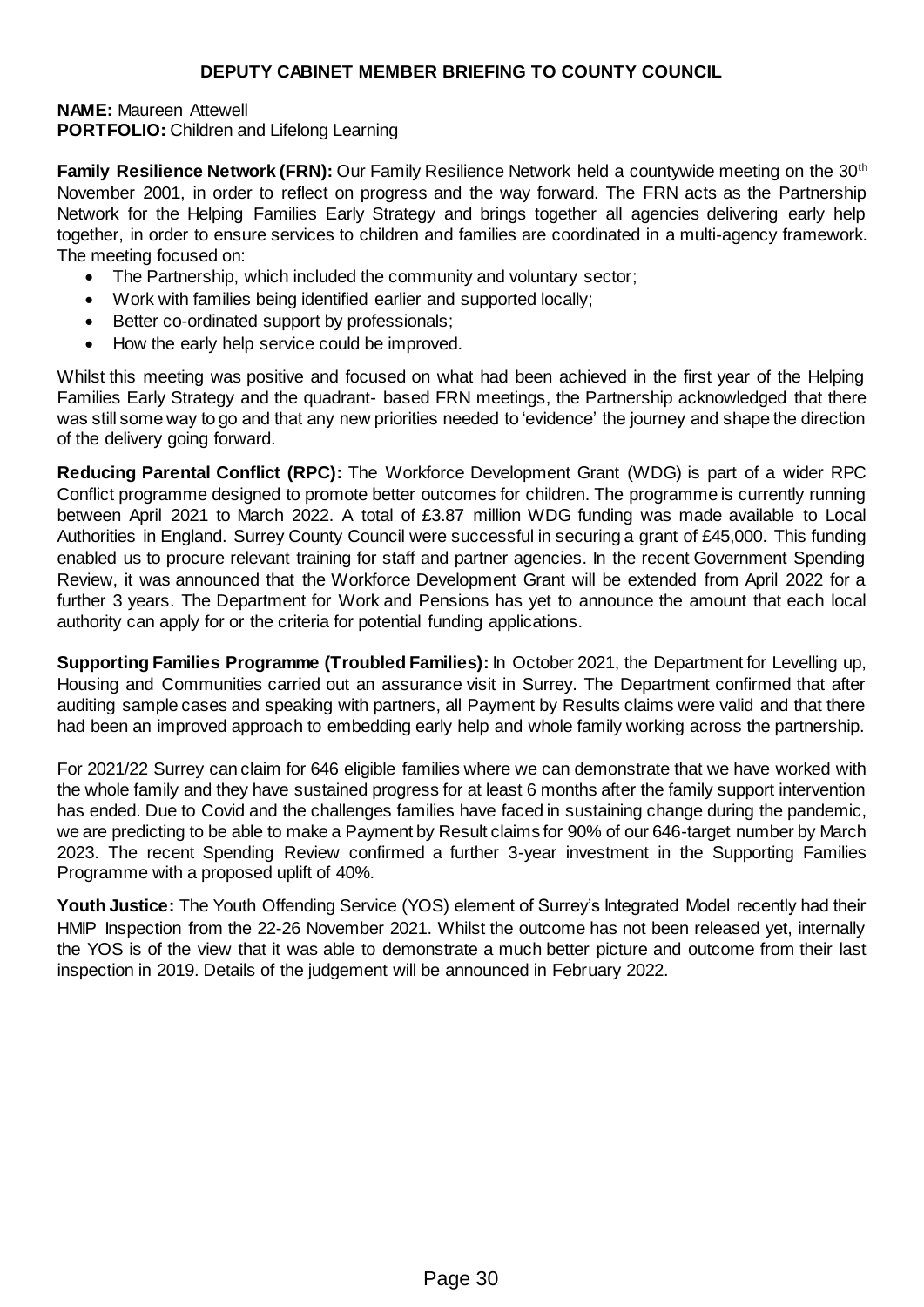### **NAME:** Mark Nuti **PORTFOLIO:** Communities

Active Surrey: I am delighted to confirm that the Government's investment in the Holiday Activity and Food [programme](https://www.activesurrey.com/community/club4) will continue for the next three years and continue to advocate for the importance of children being active throughout the school and have invited Members to contact [wendy.newton@surreycc.gov.uk](mailto:wendy.newton@surreycc.gov.uk) to arrange a visit to their local schools to encourage and celebrate their participation in the [Active School](https://www.activesurrey.com/schools/ASM)  [Movement.](https://www.activesurrey.com/schools/ASM)

**Arts Service**: During October half term we delivered Music Residential, funded by Youth Music, which culminated in a recording session at the Academy of Contemporary Music. We were selected to present at the annual national Music Mark conference in December. With Surrey Hills ANOB, Surrey Hills Arts delivered the Surrey Hills Symposium at the University at Surrey. The event explored the theme "Our Climate and Biodiversity Emergency and looking at how artists are tackling this". We're also delighted to announce that we have recruited a new Kickstart apprentice to work in the Wardrobe from late January/ February 2022.

**Heritage** – **Pride in Surrey& Black History Month:** It was a riot of colour for the second Pride event on 25 September which Surrey Heritage attended with a stand as part of the Surrey County Council services presence. Surrey Heritage was very active throughout Black History Month with various events and activities to celebrate black history. Highlights included articles and information on the Exploring Surrey's Past and online talks including 'The Changing Face of Nursing: Black Nurses in Surrey Hospitals'.

**Libraries**: The Surrey Nature Explorer Passport was an interactive initiative over the summer for children to learn about our countryside and libraries. Over 1600 participants signed up to take part. Surrey Libraries are improving their service by increasing access to resources for Surrey residents, by almost 8 million items, through joining a library consortium which allows members to enjoy the benefits of libraries in 21 other local authorities and other services such as free internet across the 380 branches.

**Registration & Nationality Service**: The Registration Service began a joint working initiative with the Early Years Educational Effectiveness team to provide new parents with BookTrust baby packs and distributes 1,125 packs per month; making them the largest distributor in Surrey. Demand for registration services has remained high with 319 ceremonies, 1,468 birth registrations, 981 death registrations, 417 notice of marriage/ civil partnership appointments, and 309 citizenship ceremonies taking place in October. The Service are recruiting and training additional staff to cope with winter pressures.

**Customer Services:**The team was shortlisted as finalists for two prestigious industry awards run by the Institute of Customer Service (ICS) and the Local Government Chronicle (LGC); the 'Best Customer Experience' category and the 'Team of the Year' category respectively. Although we didn't win, these nominations recognise the outstanding hard work and dedication of the team over the last eighteen months.

**Your Fund Surrey:** To confirm £30,000 has been awarded to Weybridge Men's Shed, for the internal fit out and underground water treatment system. £35,000 has been awarded to Claygate Recreation Ground Trust, to help build the Family Garden and pedestrian path to the pavilion. Normandy Community Shop and Café has been awarded £518k for construction costs, so residents will benefit from being able to shop and meet locally. £44,000 has been awarded for a Limpsfield Way walk and Family cycle route that provides an inclusive way to enjoy the local countryside and amenities.

**VCFS:** In October, the Government allocated £5.3m in Household Support Funding to help families primarily with food and fuel. Through collaborating with partners, it was agreed to distribute this funding to ensure vulnerable households are supported as quickly as possible. In November, we also built on our partnership with the Community Foundation Surrey, giving them a grant of £200,000 to support projects and initiatives that aim to mitigate and address poverty, particularly the root causes. This will be fully matched through public donations, maximising our collective resource to support Surrey's communities at a time when it is needed the most.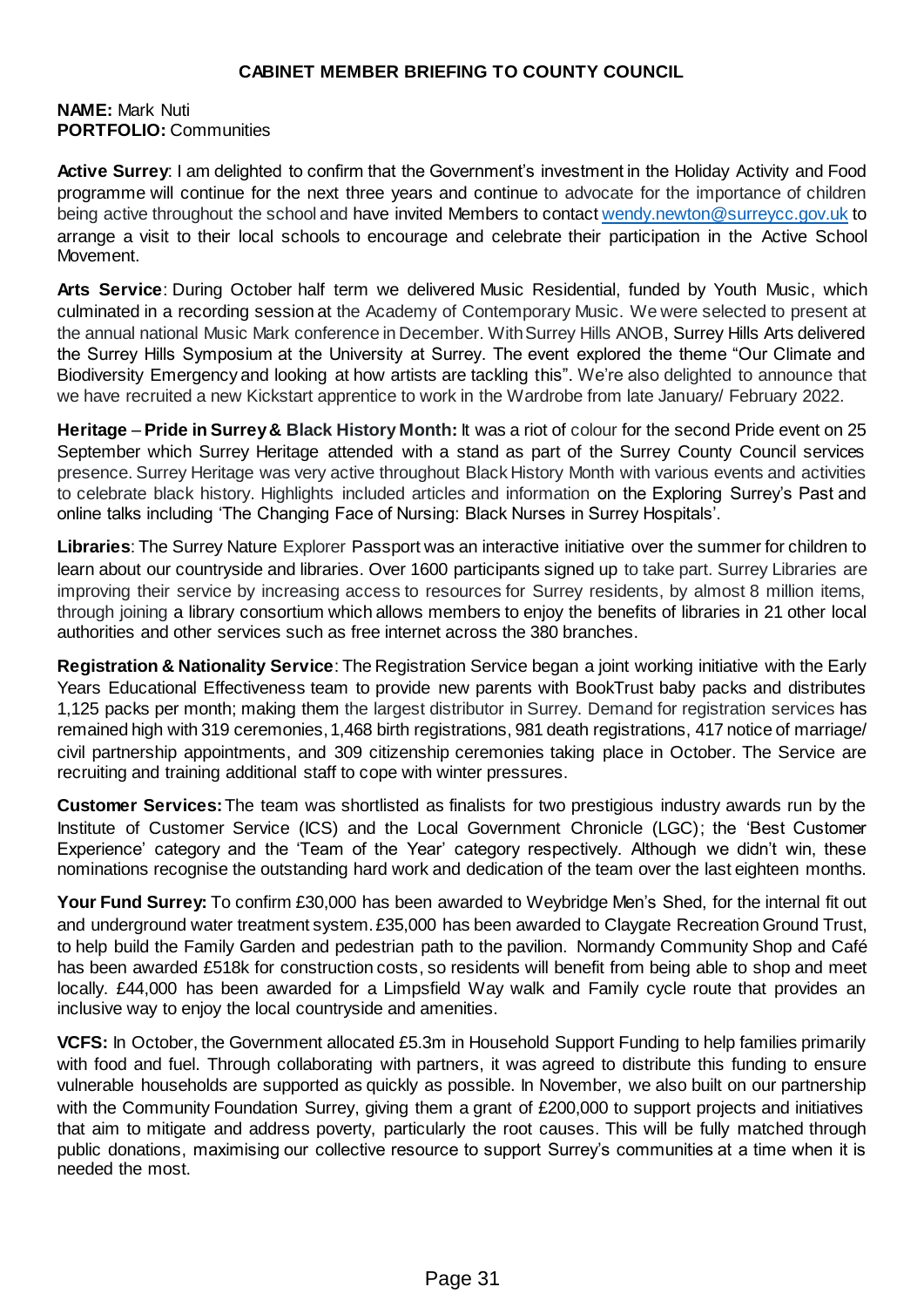### **NAME:** Kevin Deanus **PORTFOLIO:** Community Protection

**Surrey Fire and Rescue Service:** In November 2021, Joint Fire Control went live with Surrey Fire and Rescue Service now taking emergency calls and mobilising for East Sussex Fire and Rescue Service, along with West Sussex Fire and Rescue Service. This tri-service approach will benefit all three services and residents, giving increased resilience and better interoperability.

December saw the publication of the long-awaited inspection report from Her Majesty's Inspectorate of Constabulary and Fire & Rescue Services (HMICFRS). When inspecting fire and rescue services in England HMICFRS score against three 'pillars' – effectiveness, efficiency and people. The report says that SFRS is moving in a positive direction in delivering its service to the public and also highlighted some areas for improvement. Importantly the causes of concern from the previous report have been closed and no new causes of concern were raised.

Out of the 11 subcategories within the pillars, 6 have seen improvement, which includes a previous grading of inadequate within the efficiency pillar. The additional five subcategories are now all graded as good. An Inspection Improvement Plan is being developed which will be provided to HMICFRS and will be monitored on a regular basis through the Fire Authority scrutiny process. Further updates will be provided to members in due course.

**Coroners:** We now have a full complement of permanent staff within the Coroners Service supporting the courts work and managing body storage processes across Surrey. All three Coroner's courts are now used 5 days per week and there are plans underway to utilise other space in the building to set-up two further (administrative) courts as and when required and to deal with the backlog of cases, built up due to Covid. Due to the number of deaths in Surrey the body storage facility at Headley Court is now in operation. The facility is being run by the Corners Service and supported by the Fire Service.

**Emergency Planning:** The Emergency Planning Team (EMT) have been able to take a step back from administrating the Surrey Local Resilience Forum which has enabled the team to focus on SCC-centric improvement issues which had been delayed due to the pandemic. An external ISO audit across all County Council Services began in November with the aim of assuring the Council's Business Continuity plans and embedding resilience into our everyday thinking and practice across the organisation. EMT have been working with Democratic Services and the Estates Teams to enhance the security of our buildings. They have also been providing advice for staff and Councillors on their personal safety following the terrorist attacks in the autumn that led to an increase in the UK Threat Level to Severe, meaning and attack is highly likely. Beyond this they remain available 24/7 to deal with incidents.

**Flooding:** Surrey experienced flooding as a result of localised storms throughout 2021. The most severe flooding was in July 2021 where 580 properties were flooded, including approx. 90 internally flooded properties. The main areas impacted were Worcester Park in Epsom and Ewell, and Nork and Tattenhams in Reigate and Banstead. The flooding in both of these areas has been investigated and formal Section 19 reports are being finalised, to be published shortly. Other areas of note for the July flooding include Tadworth in Reigate and Banstead, Walton on Thames in Elmbridge, and Farnham in Waverley.

Since July, there have been a number of smaller storm events which have caused localised flooding. These storms occurred in August and October, with 33 properties currently being recorded as flooded, 6 of which were flooded internally. The areas of note for these storms were Beare Green in Mole Valley, Caterham and Whyteleafe in Tandridge, and Addlestone in Runnymede. Due to the more localised nature of the flooding and lower numbers of flooded properties, these investigations are being undertaken as business as usual.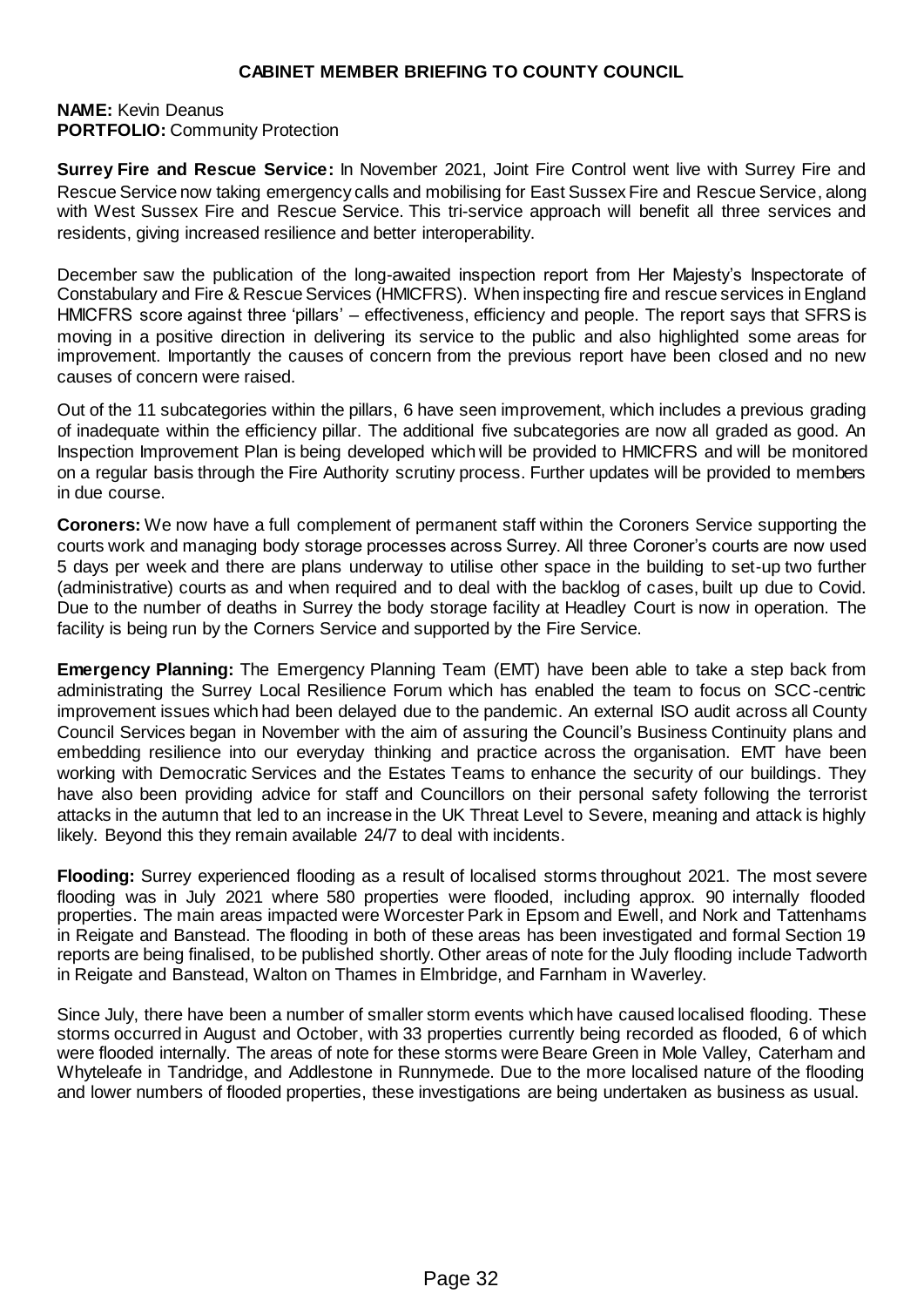**NAME:** Matt Furniss **PORTFOLIO:** Transport and Infrastructure

**Bus Back Bette**r: Our Bus Service Improvement Plan (BSIP) was submitted to Government at the end of October seeking £122m of Government funding to improve bus service frequencies on key routes, deliver new highway infrastructure to enhance bus reliability, improve passenger facilities, and provide better information, including more real time information. The bid sits alongside the Council's own investment in the introduction of more zero emission buses and community transport vehicles. A Government funding announcement is imminent. In preparation, we continue to work with bus operators to agree our investment priorities and to establish an Enhanced Partnership scheme. This will be the formal delivery mechanism for the BSIP and will be in place by 1 April 2022.

**Preparing for Winter:** The weather in November, December, and the beginning of January was colder than usual for the time of year and therefore up to 10January we have undertaken more gritting runs than average - 28 full salting runs and 7 runs only on the high routes. We have ordered more salt from our supplier to top up each of our salt barns and this season we are ordering salt more frequently than usual to mitigate the risk of haulage driver shortages and any impacts from the pandemic. The grit bin programme has been completed, fills and repairs have been undertaken based on information received through web site enquiries and from our inspection programme over the summer. The Winter Service policy and information about salting and gritting is available on the website here.

**Road and Pavement Programme Update:** To date, we have completed 58 miles of carriageway resurfacing works. We have treated 19 miles of pavements. We still have over 6 miles of treatments to carry out on roads before end of the financial year, along with another 5 miles of pavement treatments. Mobilisation with our new Term Maintenance Contractor, Ringway, who officially start at the end of April 2022 has begun. We are working through 10 different Mobilisation Working Groups with Ringway and Surrey colleagues to provide a seamless and collaborative service through the end of the current contract and start of the new one.

**Number of trees planted on highway**: The County Council remains committed to planting on the public highway having so far planted 73 new trees this year, 340 in 2020 and 250 in 2021. This season we are planning to plant at least a further 150 in residential verges and 10,000 smaller whips.

**Infrastructure:**The Surrey Infrastructure Plan Phase 1 schemes were approved by Cabinet in October and are progressing towards implementation. A further batch of schemes is being assembled based on funding opportunities being identified, priorities from D&Bs and progress across a range of infrastructure areas and these will be taken to Cabinet in the Spring. These form part of the expanded infrastructure programme including the River Thames Scheme, EVs, A320, and Farnham, and collectively lead to reducing carbon, empowering our communities, improving resilience, and supporting our businesses and local economy. Phase 2 of the revised Healthy Streets street design guidance is underway with a final version expected Spring 2022.

**Surrey Minerals and Waste Local Plan:** The first public consultation stage in the development of the new Minerals and Waste Local Plan is live, having launched in November and will run for 16 weeks, closing in March. The consultation package is wide ranging in content and material and, subject to Covid restrictions, the Minerals and Waste Planning Policy Team will also host several public engagement events in the community across Surrey and several online focus groups. The focus groups will be made up of 'identified low user groups' such as the BAME community and young adults from 16-24. Prior to consultation launch, the Minerals and Waste Policy Team consulted with our planning colleagues at our Districts and Boroughs, and SCC Member Engagement Sessions to keep all interested parties updated on the Plan.

**LTP4 Consultation Response**: Statutory Consultation ended 31 October 2021. Although we completed extensive engagement with key partners and residents, including social media campaigns, the number of respondents was limited. Positively, those who did respond were generally supportive. The report to December Cabinet has been slightly delayed enabling further targeted engagement. This second phase of engagement has now commenced, firstly, to secure more demographically balanced and statistically robust views from a wider cross-section of the community using a mixture of online, postal, and potentially face to face engagement with key groups such as younger people, women, businesses and disabled people and secondly, students from the University of Creative Arts have been commissioned to consider how climate change might impact on how they will be living and travelling in 2032 to help raise awareness and stimulate further debate. The outcomes of both phases of the engagement of the LTP4 will report to Cabinet in April or May 2022.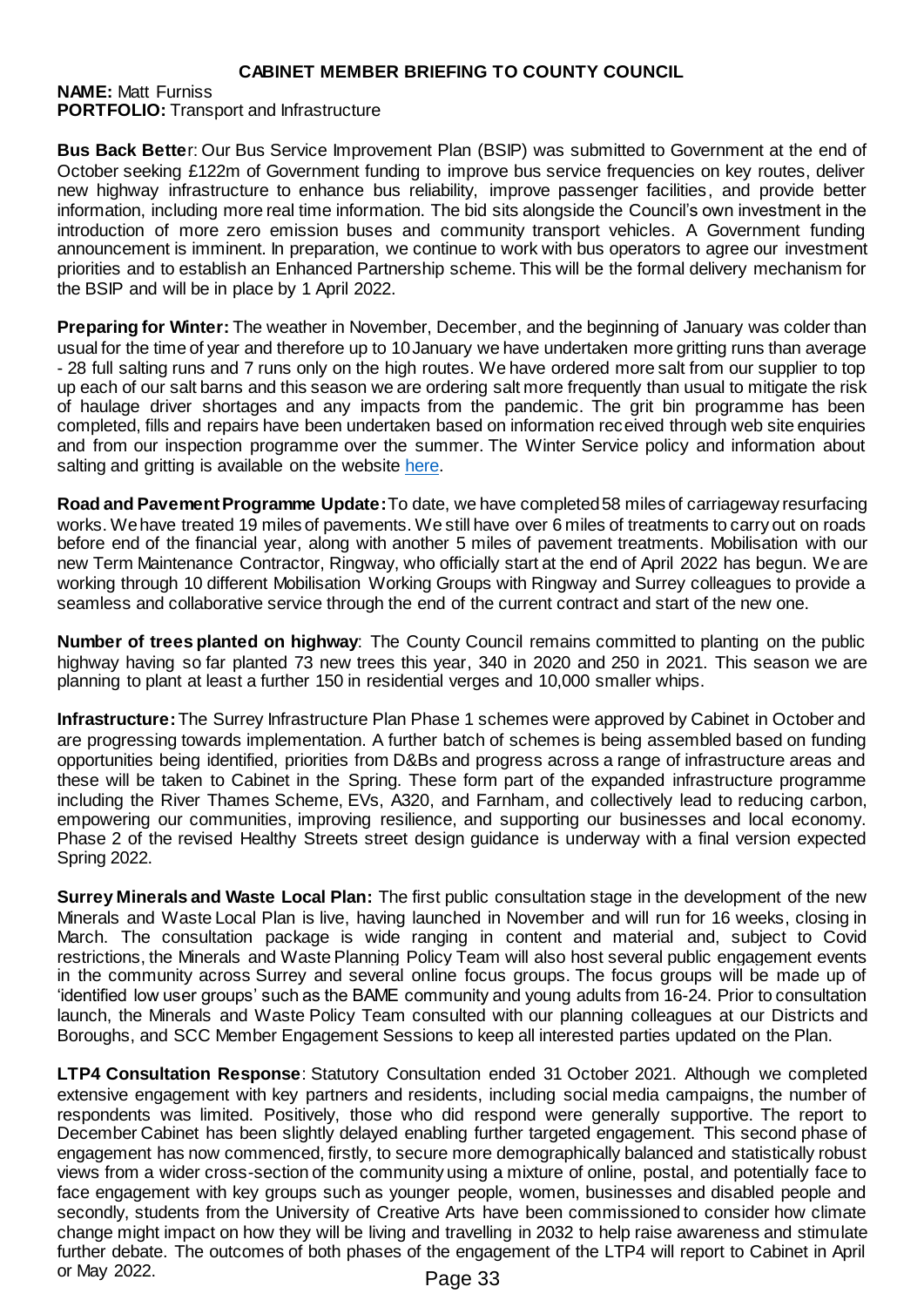#### **NAME:** Natalie Bramhall **PORTFOLIO: Property and Waste**

**Capital Projects:** Following a busy 2021 capital projects continue at pace. Construction has started on two Children's Homes and a Family Contact Centre. SEND Phases 1-3 continues, design feasibility work for SEND Phase 4 (a further 800 places) commenced this month, as well as several new school expansion projects. Remedial works at the Downs GRT site have commenced and the Pendell GRT transit site planning application has been submitted. Works providing new salt barns at Godstone and Merrow are due to commence in Spring 2022. Provision of the temporary replacement mortuary at Bagshot is underway and design work continues for the Permanent Mortuary; Cabinet will see this in March 2022. Feasibility studies are in progress for several Library refurbishments and co-location opportunities are being explored. Three independent living projects have been progressed to a RIBA Stage 2 design and will also be presented to Cabinet in March.

In December, Cabinet approved an Agile Office Estate strategy to rationalise and modernise Surrey County Council's workplace across the county. As we move into 2022 the programme team will be expanded, and targeted staff engagement, commercial negotiations and refurbishment works will begin to deliver this transformation and the associated benefits.

The Resources and Performance Select Committee considered an update to the Surplus Assets and Disposal workstream on 17 December 2021. The review process is ongoing to identify and declare assets as surplus; a number of properties are currently being marketed.

Land & Property (L&P) continue to work closely with the Greener Futures team and are in the process of establishing a more focussed partnering operating model between the two services. Delivery of projects funded by external grants totalling around £2.3m to date is on track for completion by the end of March 2022. Bids for further funding totalling £7.6m to decarbonise 31 sites have been submitted. Heat Decarbonisation Plans are being drawn up for 39 buildings and a programme of site surveys is underway.

The Commercial Team continues to work proactively with our tenants against the backdrop of the Covid pandemic. In the last quarter c.£1m of arrears was collected. The team has successfully secured additional lettings for Brightwells, Farnham, and we are anticipating over 80% of floorspace will be let on practical completion, Summer 2022. Prior to Christmas we exchanged on the sale of Pixham Lane, Dorking. Completing in early 2023 this will provide a substantial capital receipt to the Council.

**Planon:** The new property system, Planon, is on track to be fully delivered by 31/3/22. Planon is a 'one stop' property system providing Management Information, performance dashboards, 'live' data, auto workflows between teams and visibility across projects on all properties. The existing system, PAMs, will close in Q1 2022 although access will be available for a further 12 months to safeguard data. Further property data modules are planned to support SCC priorities e.g. Economic Growth, Agile, and Greener Futures. SCC property data layers can now be added to existing SCC mapping technology with developments to add Land Registry title, D&B and Central Government ownership to support strategic planning across Surrey. L&P continues to support D&B requests for property mapping data.

**Waste Contract Dispute**: The Independent Certifier has certified that the food waste treatment plant has been accepted. SCC remains in dispute with Suez, and this is now subject to a private arbitration process. The Environment Agency continues to monitor the site and deal with complaints. Emissions performance has improved in recent months.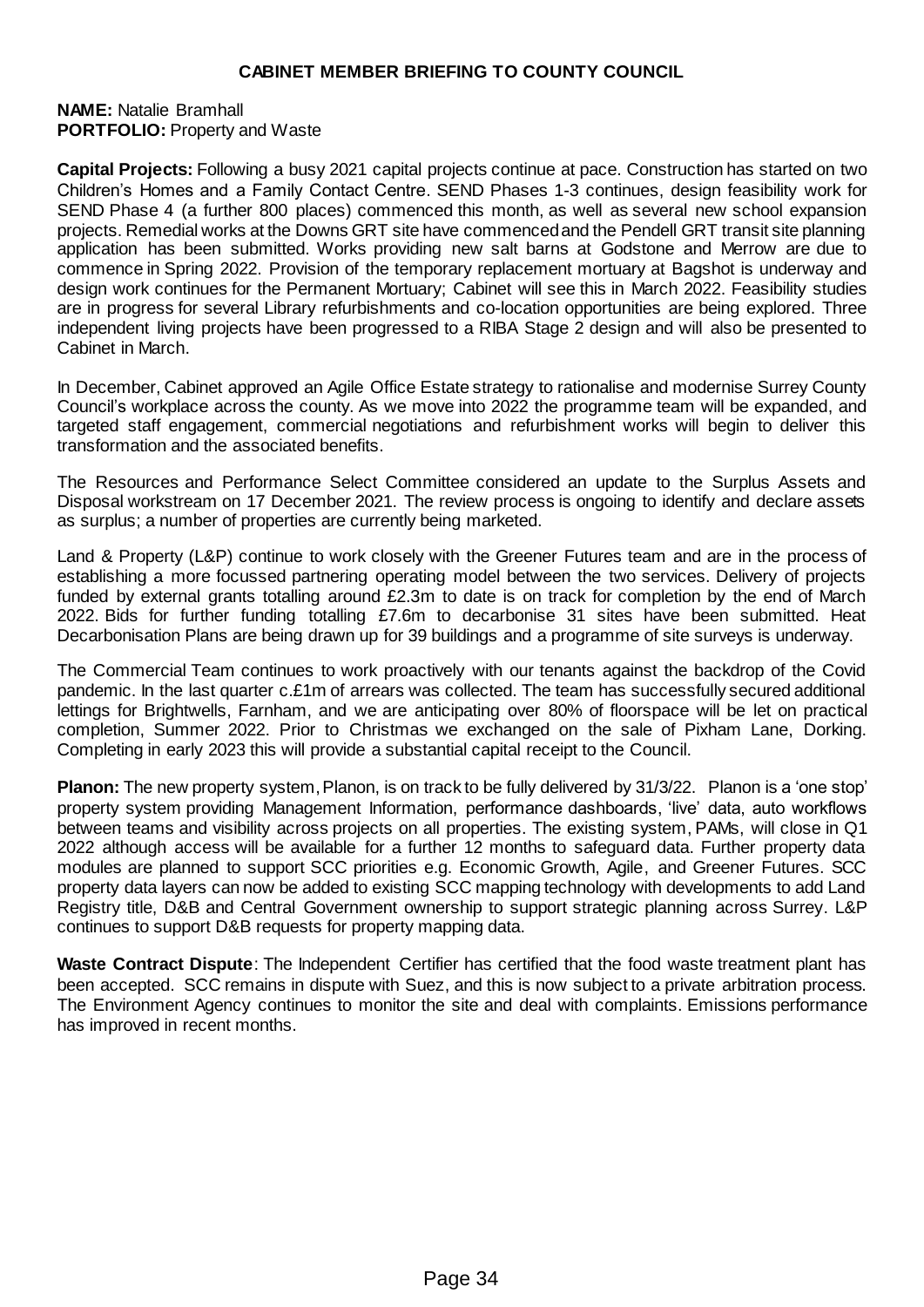### **NAME:** Marisa Heath **PORTFOLIO:** Environment

**Climate Change:** Since the Greener Futures Climate Change Delivery Plan was endorsed, officers have been focusing on a delivery approach, prioritising initiatives, and producing a Greener Futures Engagement approach, which is being shared with the GF Member Reference Group. The Initial Greener Futures Finance Strategy is currently being reviewed by officers in Finance, Land and Property, and other relevant services, with further work commissioned to develop the Strategy and a Greener Futures Data and an Economics Manager being recruited to lead on this work.

In November the Greener Futures Board discussed green finance opportunities and made a commitment to progress this work through a series of future workshops to maximise opportunities for public, private, and community investment. We are developing an approach to strengthen work with Surrey's Universities, including University of Surrey, Royal Holloway, and University of Creative Arts to help progress the Greener Futures work. An area of particular importance will be about green skills and training and creating opportunities for students to engage and take ownership of Surrey's net zero carbon targets.

In regard to current climate change projects, the Council has submitted a bid to the Government's Public Sector Decarbonisation Fund (PSDF3), seeking £8m to decarbonise approximately 30 buildings in the Council's corporate estate and we should find out whether we've been successful this month. Officers are feeding into the Total FM Solutions outsourcing programme to ensure net zero carbon is embedded, and we are working with consultants to deliver the schemes included in the PSDF1 scheme, for which the Council was awarded £1.6m. Since the launch of the LoCASE project 95 Surrey businesses have signed up for a grant which far exceeds the uptake in other partner authority areas.

On 1 December the Council launched a Community Energy Pathways scheme, which provides support to community groups wishing to establish their own community energy projects, helping them to access the necessary funding to do so. Finally, the COP26 Regional Roadshow event in Farnham on 10 November was a success promoting numerous partnership initiatives to decarbonise transport in a rural county. Those involved in the event included Ben Spencer MP, Jonathan Lord MP, and Paralympian Sam Ruddock. The social media posts reached 1.7 million people and the event was picked up by five media outlets including BBC London news, BBC South East and Greatest Hits radio.

**Countryside - Newlands Corner:** The Discovery Centre and toilets at Newlands Corner are almost complete. All information has now been provided to Guildford Borough Council and planning permission is expected to be granted early this year for the final works to the Discovery Centre and toilets. Commons consent for the play equipment is expected by the Spring of 2022. A small Christmas market was trialled at Newlands Corner on the weekend of 11 and 12 December selling gifts from local producers and this was really successful. A second market is being planned for later in the Spring/Summer. Natural play equipment is due to be installed at Newlands Corner once common's consent has been received.